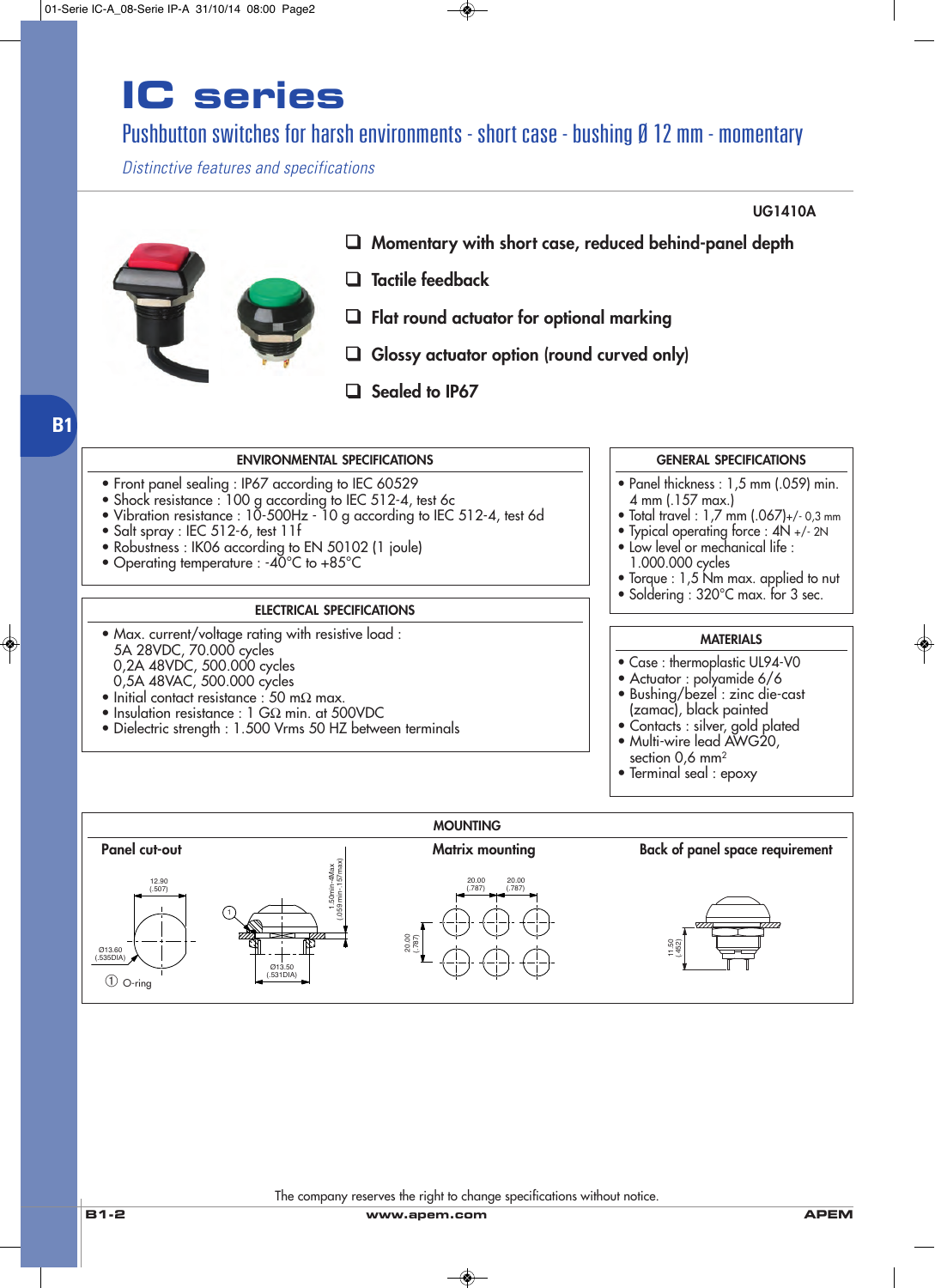### Pushbutton switches for harsh environments - short case - bushing Ø 12 mm - momentary

*Overview*



#### **ABOUT THIS SERIES**

On the following pages, you will find successively : model structure of switches and options in the same order as in above chart

**Dimensions :** first dimensions are in mm while inches are shown as bracketed numbers.



**NOTICE** : please note that not all combinations of above numbers are available. Refer to the following pages for further information.



**A sealing boot** is available to protect the switches against frost and sand (P/N U5125). It is presented after the IA series and in Section H.



**Mounting accessories** : Standard hardware supplied : 1 hex nut 14 mm (.551) across flats and 1 O-ring. Hex nut part number U166.

**Packaging unit** : 25 pieces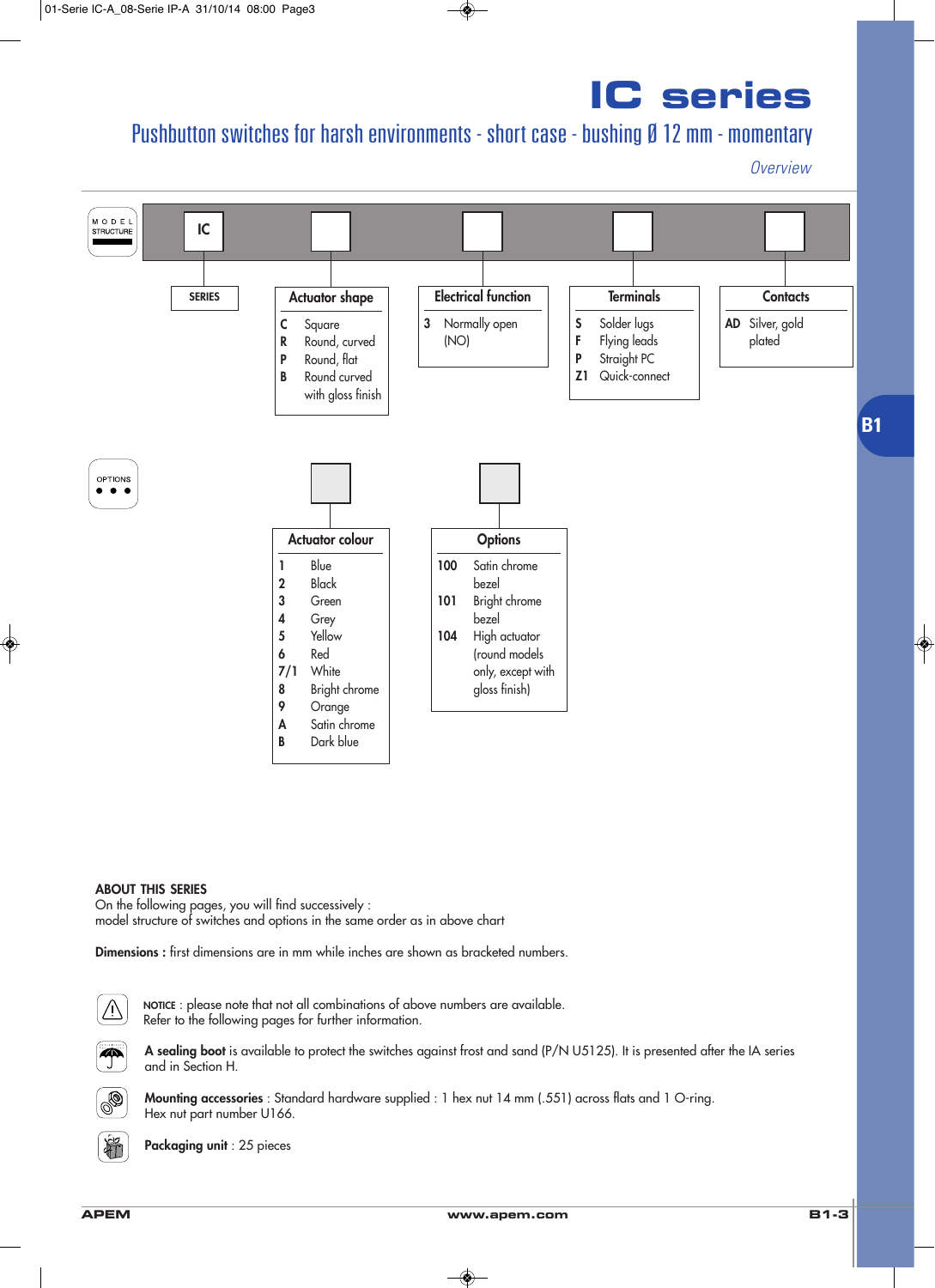#### Pushbutton switches for harsh environments - short case - bushing Ø 12 mm - momentary

*Square - non-illuminated*

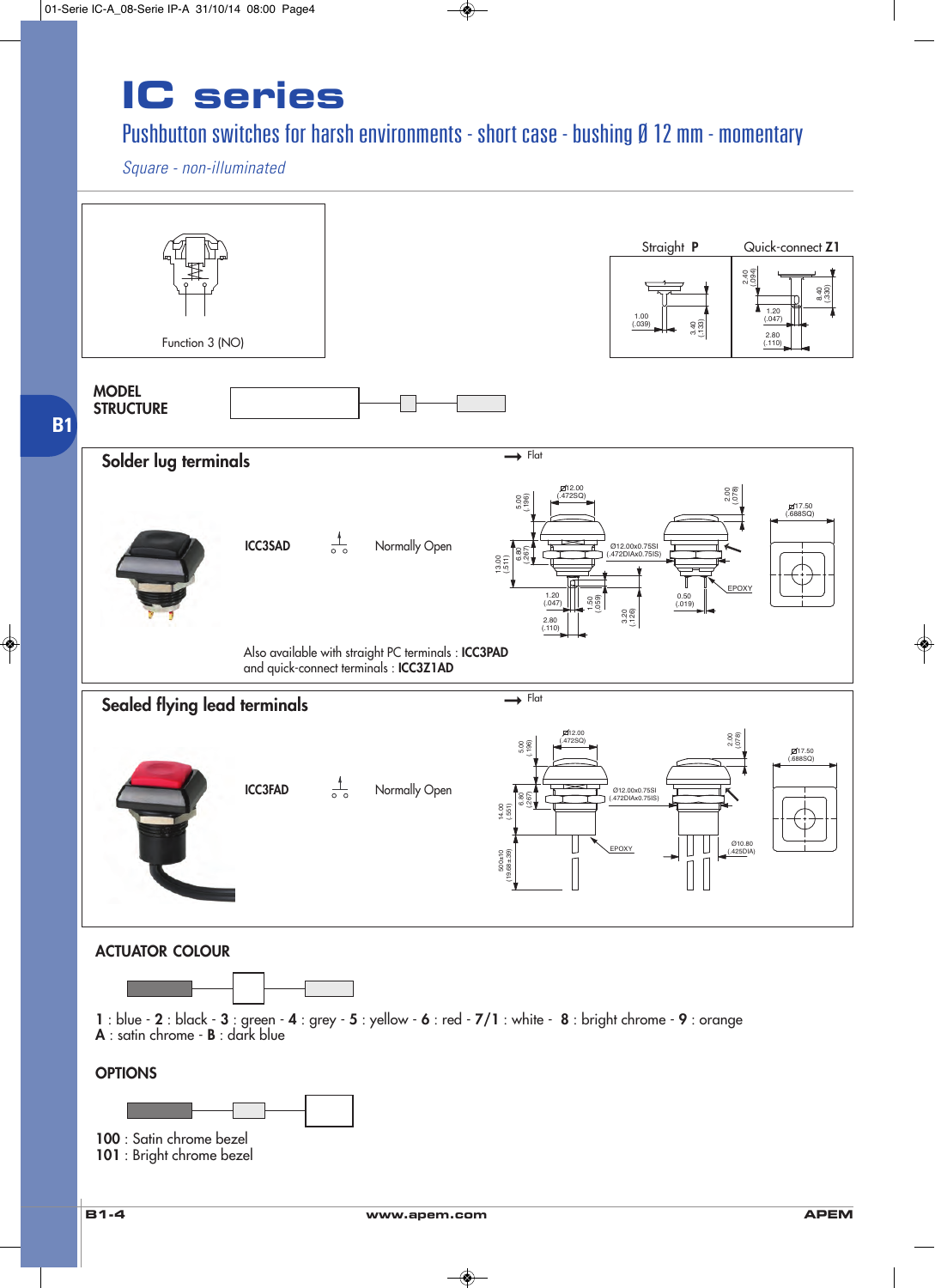#### Pushbutton switches for harsh environments - short case - bushing Ø 12 mm - momentary

*Round - non-illuminated*

**B1**